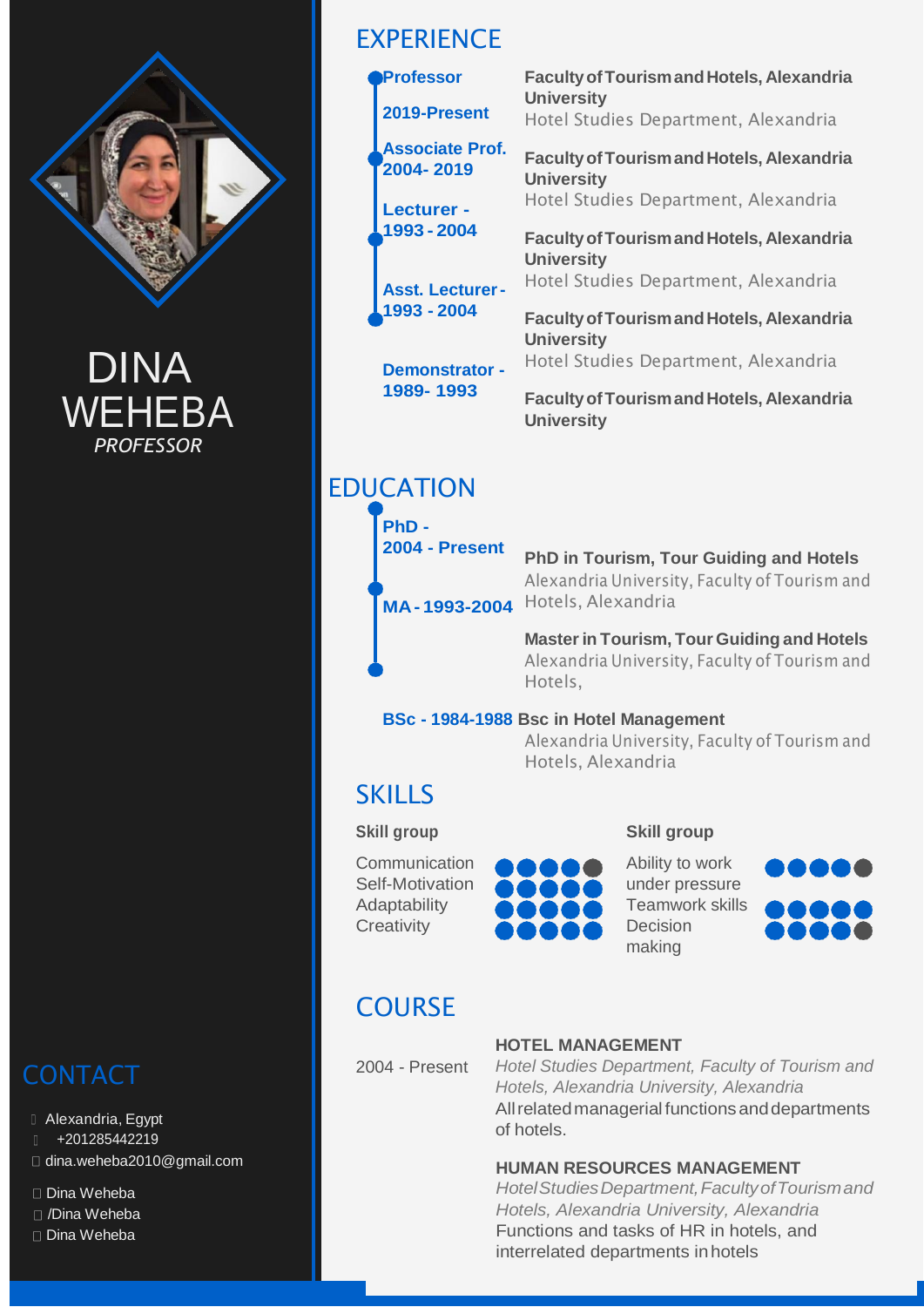#### **IT IN THE HOSPITALITY INDUSTRY**

*Hotel Studies Department, Faculty of Tourism and Hotels, Alexandria University, Alexandria* A Post-Graduate-Course, where open discussions and data collecting is done, allowing students to give presentations of the latest IT trends in the industry in class.

#### **RESTAURANT MANAGEMENT**

*Hotel Studies Department, Faculty of Tourism and Hotels, Alexandria University, Alexandria* Studying the various types of restaurants, the types of services given at the establishments, with field visits to well-known restaurants in the city.

#### **SEMINAR - POST LEVEL**

*Hotel Studies Department, Faculty of Tourism and Hotels, Alexandria University, Alexandria* Discussing various hospitality related issues, problems and trends

#### **E-MARKETING IN HOSPITALITY - POST LEVEL**

*HotelStudies Department,Faculty ofTourismand Hotels, Alexandria University, Alexandria*  DiscussionsoftrendingE-Marketingcasesthatare applied in the hospitality industry.

#### **ARRANGEMENT OF ORNAMENTAL PLANTS**

*Hotel Studies Department, Faculty of Tourism and Hotels, Alexandria University, Alexandria* A University requisite course for students in all departments, which helps them learn about various methods and types of flowers arrangement, in and outdoors.

### **HOSPITALITY TERMINOLOGY - FOR THE THHM PROGRAM (TOURISM, HOSPITALITY & TOURISM MANAGEMENT)**

*Hotel Studies Department, Faculty of Tourism and Hotels, Alexandria University, Alexandria* Main terminology usedinthe hospitality industry, a dual-taught course, with the English Language course.

#### **PR IN THE SERVICE SECTOR**

*Hotel Studies Department, Faculty of Tourism and Hotels, Alexandria University, Alexandria* The tools and techniques used in the service sector that are related to Public Relations.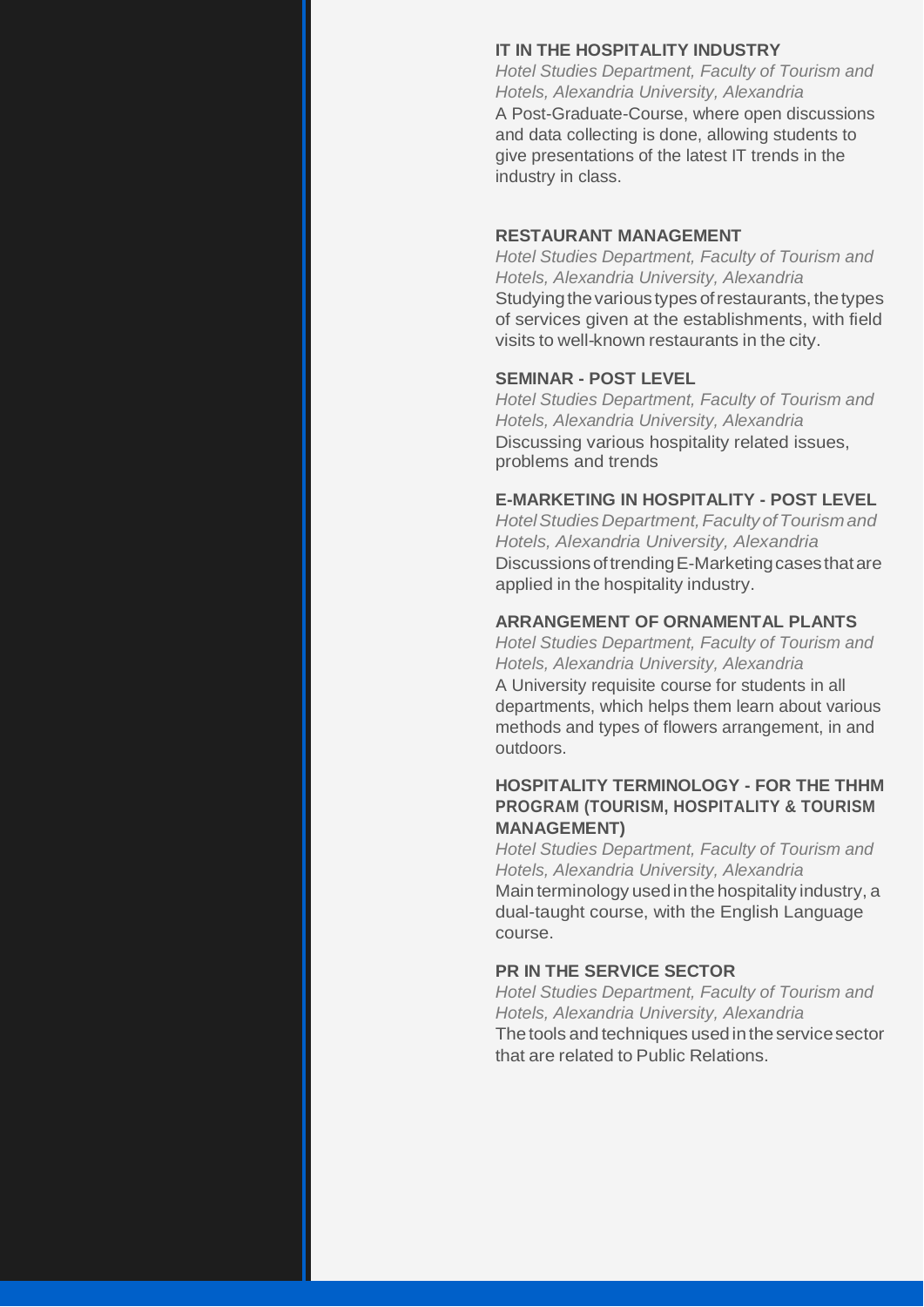# PUBLICATIONS

The International Journal of Heritage, Tourism and Hospitality -Faculty of Tourism and Hotels, Fayoum University -Egypt **THE USE OF GLOBAL EDUCATIONAL PLATFORMS IN STUDENT ASSESSMENT: AN APPLIED APPROACH ON STUDENTS OF HIGHER HOSPITALITY EDUCATION AT THE FACULTY OF TOURISM AND HOTELS, ALEXANDRIA UNIVERSITY**

Dina Weheba | 2019

Using Social Learning Management Networking, and exploring the advantages and disadvantages of applyingsuch tools with students, and how this affect their interest and understanding of the course, as well as being a faster way of assessment of students,

#### Contemporary Issues in Tourism & Management Studies TMS - ALGARVE -

## **ENTREPRENEURSHIP IN TOURISM UNIVERSITY STUDENTS: AN ANALYSIS OF GENDER DIFFERENCES BETWEEN EGYPT AND SPAIN**

F. Fuentes-Garcia, S. Sanchez Canizares, Dina Weheba| 2014 A comparative analytical research that studied the willingness of university students to start their own projects after graduation, comparing between genders, both in Egypt and Spain.

## Conference Proceedings (an ongoing research), Portugal, November 2019

## **THE CITY NEXT DOOR, BRANDING ALEXANDRIA, EGYPT**

Dina Weheba and Mohamed A. Nassar | 2019

The research discusses the initiative that took place, starting January 2019, when the first author decided to try to make our home city, Alexandria,abrandeddestination,andchosesometalentedstudents to join the team, each participating with the skills he/she knows best.

# INTERESTS

#### **Keeping in touch with my students**

 $\Box$  Off classes as well as in class, as it is really good to be part of making their lives better and easier (in a way).

#### **Music**

I like trying listening to all kinds of music, a door to try to understand other cultures.

#### **Growing flowers and plants**

 $\Box$  Started a few years ago, and turn out to be one of my favorite interests.

#### **Travel**

Love to see as many places as I can, as travel is one of the best  $\Box$ ways to meet new people, and see new places and getting to know more cultures.

#### **Driving**

П

One of the hobbies that helps change my mood into relaxing.